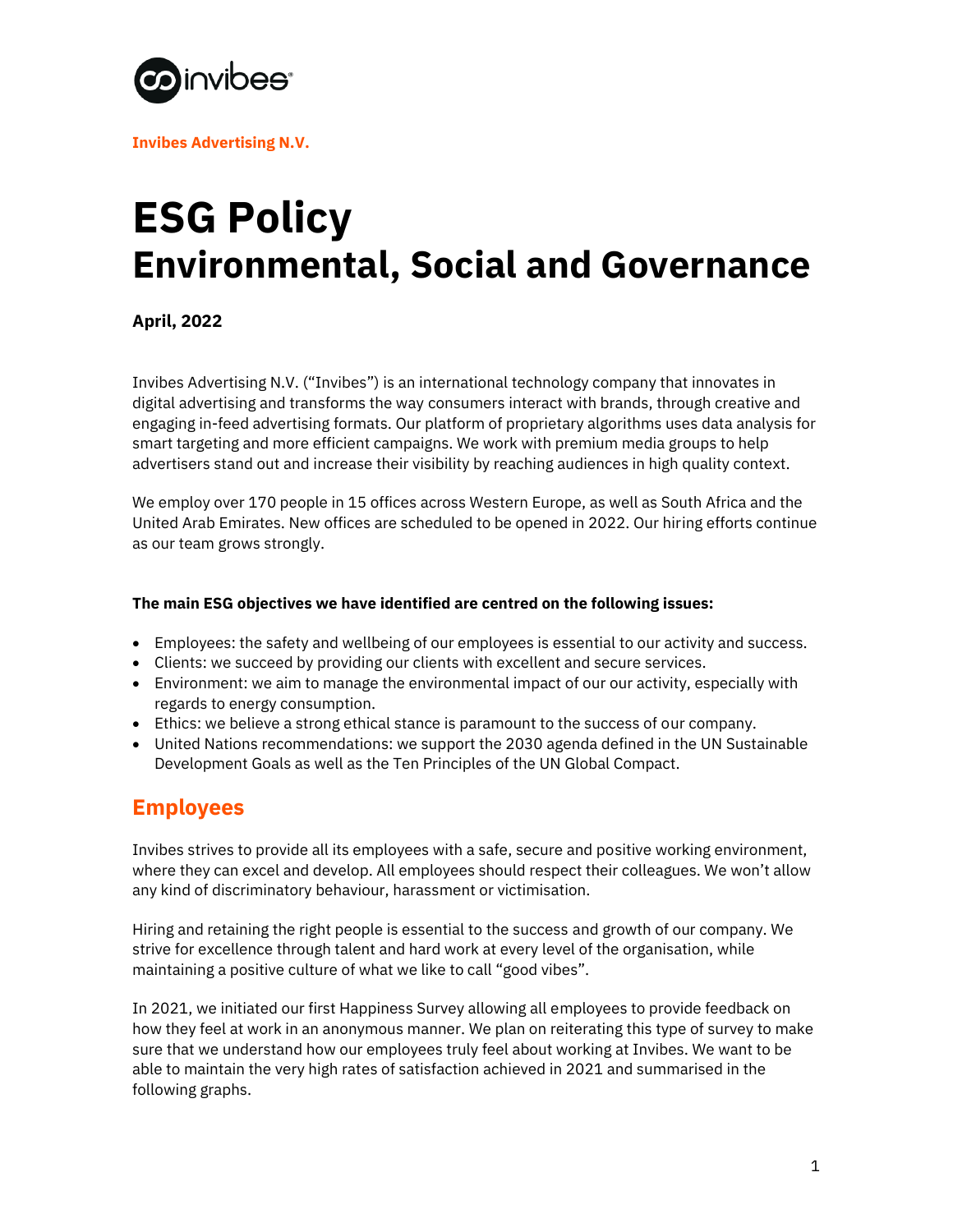

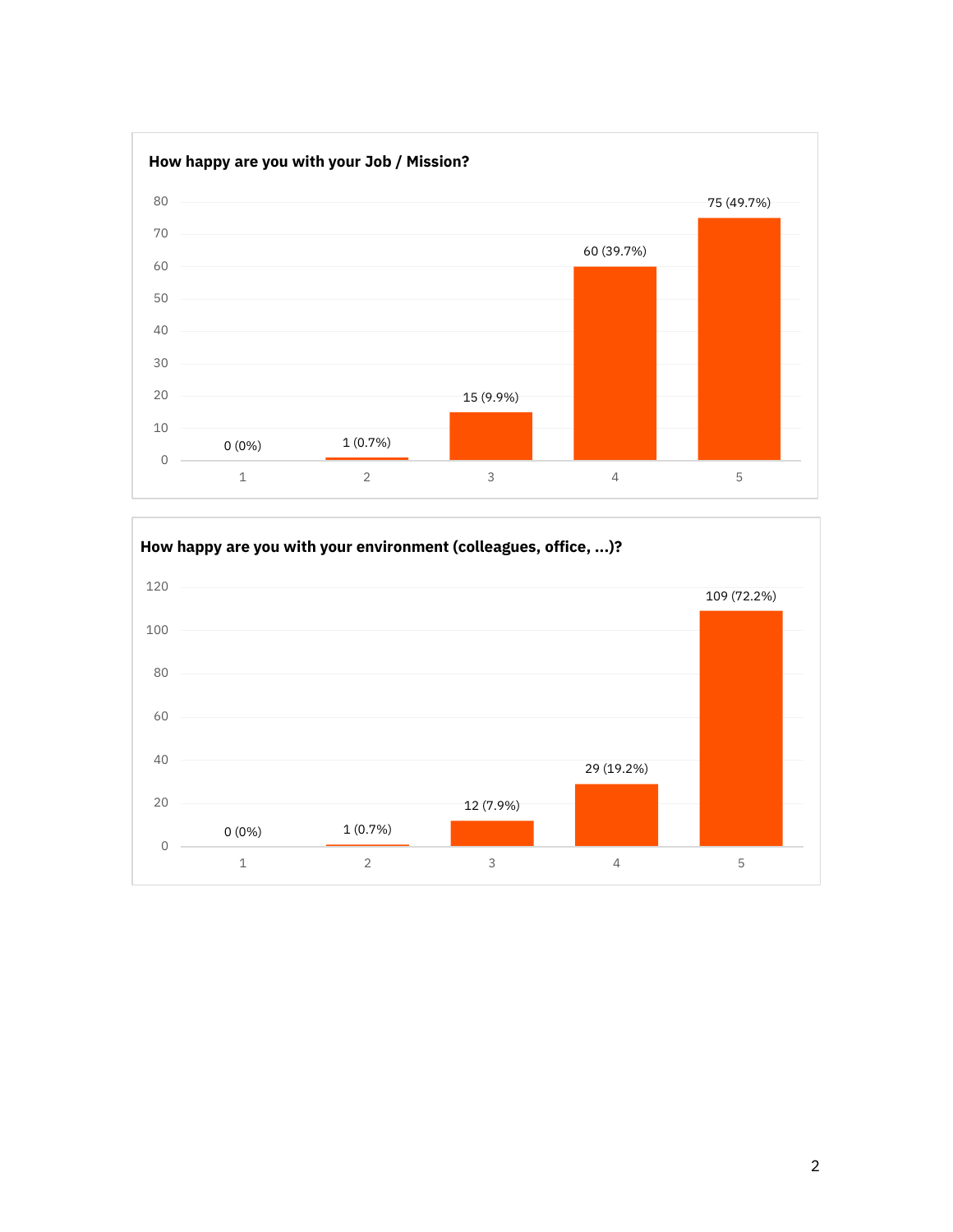



Invibes is an equal opportunities employer committed to building a diverse workforce. Our employees have diverse backgrounds, nationalities and cultures, making our company richer, more resourceful and more innovative. With 25 nationalities represented within the firm, we are truly diverse. As of 31/12/2021, 56% of our employees are women and we aim to maintain this amazingly balanced situation. In addition, 4 of our 6 VPs are women: that's 66% of women at the highest level for Group functions reporting directly to the co-CEOs.

Our recruitment approach is based on finding the best talent, the best skills, the most relevant experience and the most motivated people, with no place for discrimination based on gender, ethnicity, religion, sexual orientation, age or physical abilities. So far this approach has allowed us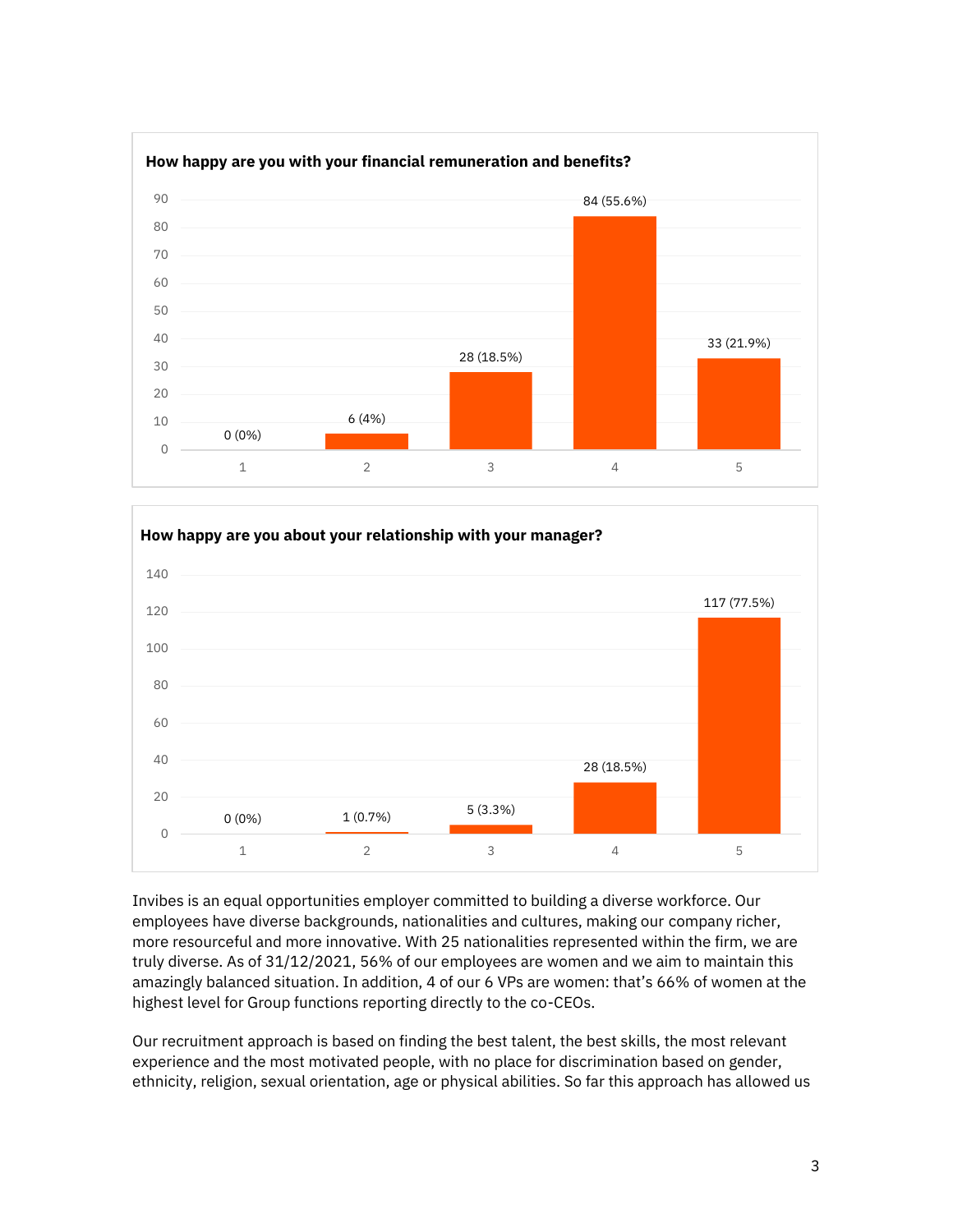to reach the magic triangle of Intelligence + Dynamism + Integrity, for the ultimate level of excellence.

Our internal communication is very transparent. Everyone has a clear understanding of their roles, responsibilities, and contribution to the company's progress. Our employees have access to both figures and strategy. If there are issues that need to be addressed, they are passed politely and constructively.

## **Clients**

We provide our clients with in-feed advertising solutions that allow them to communicate more efficiently online, while ensuring the safety of their brands thanks to our innovative technology of Connected Walled Garden. The satisfaction and trust of our clients are essential to our activity.

Our technology is 100% compliant with the recommendations of the Coalition for Better Ads:

- Never full-screen scroll-over ads
- Never prestitial & postitial ads
- Never video with sound on
- Never large sticky ads
- Never pop-up ads

## **Environment**

We know that there can be no real success without a healthy environment for us all to live in. Therefore we want to contribute to reducing the environmental impact of our activity.

We are reviewing our service providers in order to identify how to reduce our electricity consumption and/or how to make it greener. Sustainability is one of the criteria we take into account when selecting a supplier.

Our employees are encouraged to contribute to a better environment by being mindful of their energy consumption in the office and by putting into practice the 3Rs: Reduce-Reuse-Recycle.

In addition to integrating many tools of virtual communication in the way we work, we encourage employees to opt for the greener solution whenever they travel for business, for example by favouring train over plane if possible.

## **Ethics**

We expect all our employees to behave fairly with their colleagues as well as when dealing with third parties. Honesty and integrity are essential values at Invibes and the basis of any sound business.

The values we promote internally cannot be overlooked when we select our suppliers.

In order to prevent corruption, we have implemented a four-eye policy for the signing of contracts.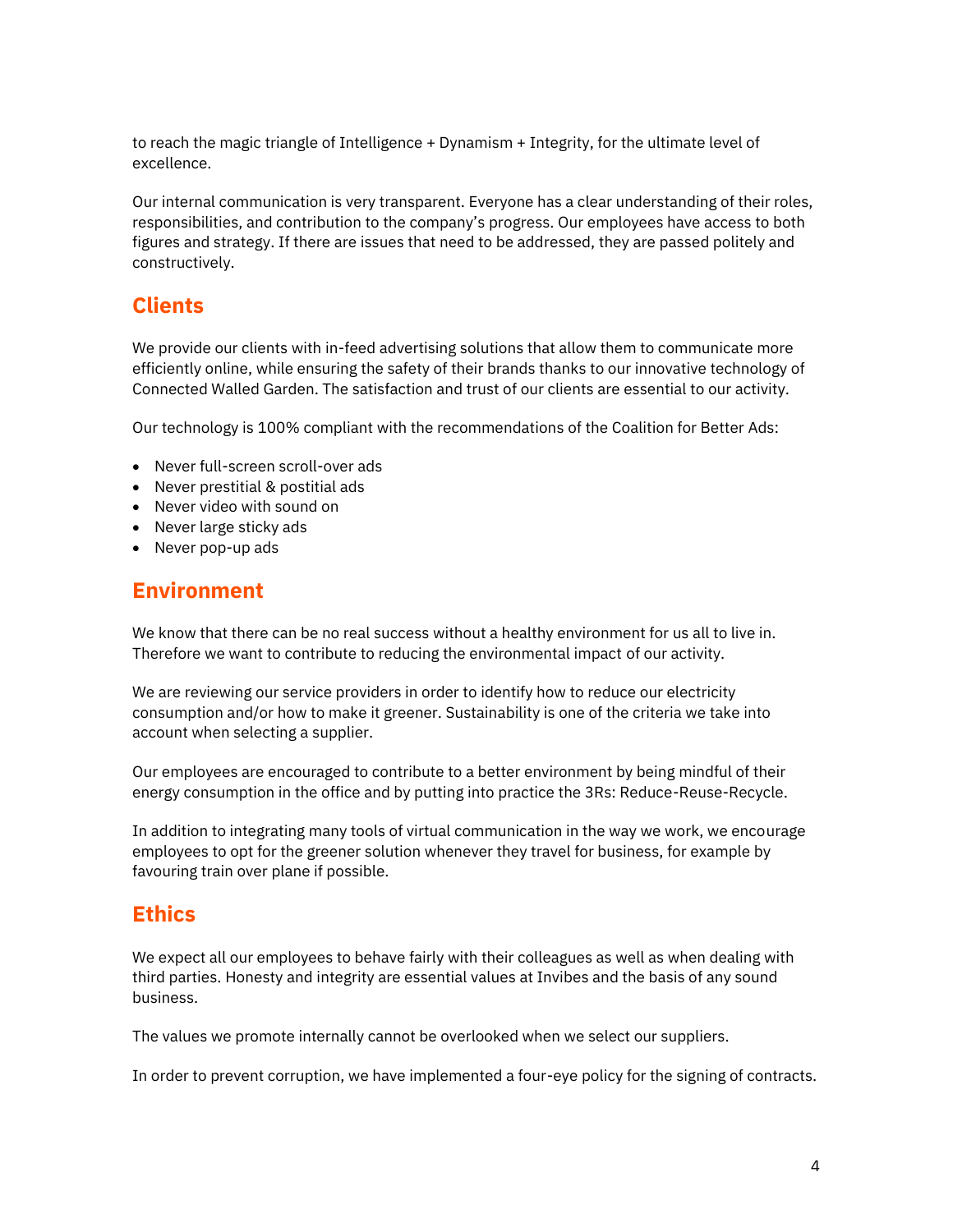Each year, we support a number of NGOs, including the Red Cross, Handicap International (Humanity & Inclusion), Action Contre la Faim and the SeaCleaners.

## **United Nations recommendations**

#### **Our business contributes towards 4 of the 17 UN Sustainable Development Goals:**

• Goal 5: Gender Equality

As of 31/12/2021, 56% of our employees are women.

• Goal 8: Decent Work and Economic Growth

Invibes is a fast developing company that grew from €2.7m revenues in 2016 to €23.2m in 2021. Our ambition is to achieve €100m by 2024.

As an advanced technology company, we are able to offer our employees interesting and rewarding jobs.

• Goal 10: Reduced Inequalities

As our activity grows internationally, we are creating quality jobs in a number of countries.

• Goal 13: Climate Action

We are reviewing our service providers in order to identify how to reduce our electricity consumption and/or how to make it greener.

#### **We support the Ten Principles of the UN Global Compact:**

• Human Rights

Principle 1: Businesses should support and respect the protection of internationally proclaimed human rights; and

Principle 2: make sure that they are not complicit in human rights abuses.

• Labour

Principle 3: Businesses should uphold the freedom of association and the effective recognition of the right to collective bargaining;

Principle 4: the elimination of all forms of forced and compulsory labour;

Principle 5: the effective abolition of child labour; and

Principle 6: the elimination of discrimination in respect of employment and occupation.

• Environment